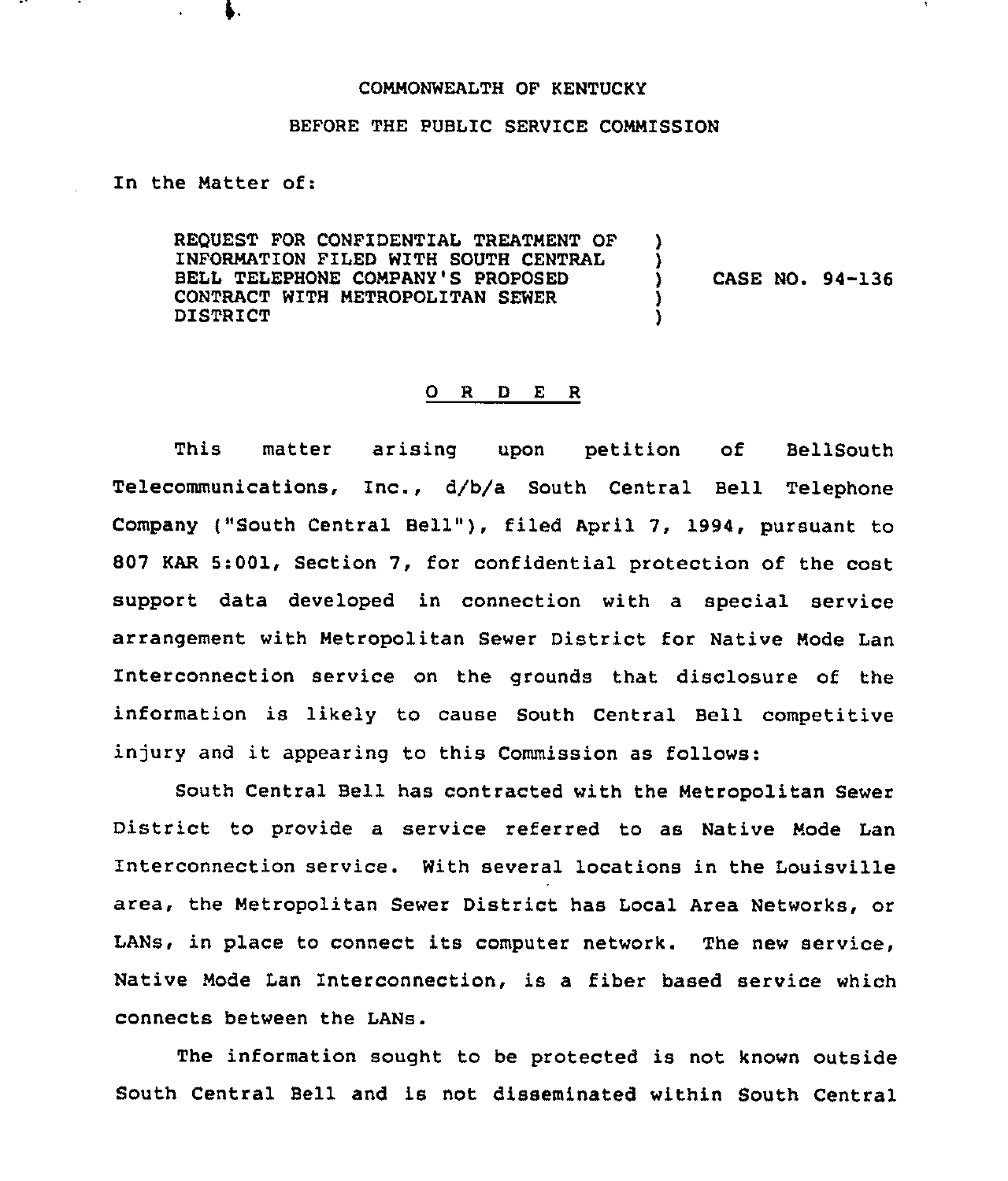Bell except to those employees who have a legitimate business need to know and act upon the information. South Central Bell seeks to preserve and protect the information through all appropriate means.

ŧ,

KRS 61.872(1) requires information filed with the Commission to be available for public inspection unless specifically exempted by statute. Exemptions from this requirement are provided in KRS 61.878(1). That section of the statute exempts 11 categories of information. One category exempted in subparagraph (c) of that section is commercial information confidentially disclosed to the Commission. To qualify for that exemption, it must be established that disclosure of the information is likely to cause substantial competitive harm to the party from whom the information was obtained. To satisfy this test, the party claiming confidentiality must demonstrate actual competition and a likelihood of substantial competitive injury if the information is disclosed. Competitive injury occurs when disclosure of the information gives competitors an unfair business advantage.

South Central Bell's competitors for Native Node Lan Interconnection service are providers of fiber networks. The information sought to be protected would provide. such competitors with South Central Bell's cost and contributions from the service which the competitors could use to market their competing service to the detriment of South Central Bell. Therefore, disclosure of the information is likely to cause South Central Bell competitive injury and the information should be protected as confidential.

$$
-2-
$$